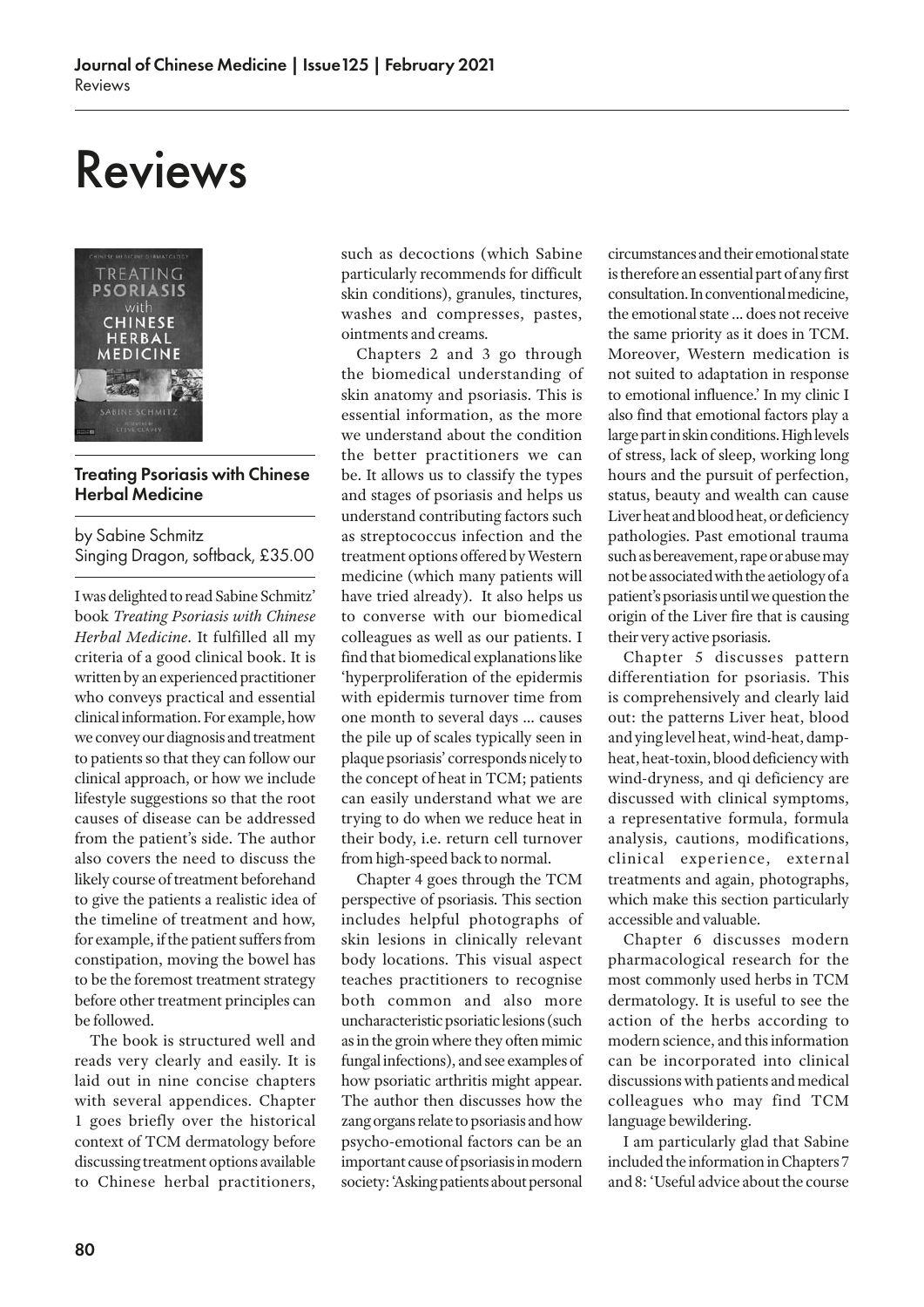and prognosis of treatment' and 'Preventative healthcare: dietary and lifestyle advice'. This material should not be omitted from any clinical textbook. I appreciated Sabine's direct approach: 'It is our duty to educate patients regarding their food consumption and lifestyle habits, and the relationship of these to their individual disease. This is an essential approach because simply prescribing Chinese drugs or giving acupuncture often does not suffice. Without considering and changing these external factors, Chinese medicine treatment is often not enough to treat stubborn and complicated skin diseases. Psoriasis illustrates this very clearly.'

Chapter 9 covers clinical cases, each laid out clearly with photographs. Here we find additional clinical information that is useful when working with psoriasis, for example how lesions might look when they are healing. Such information (including the photographs) can be shared with patients.

Sabine concludes the book with two very useful appendices. Appendix I lays out in detail how to prepare and prescribe external herbal medicines. Appendix II is a colour tongue atlas that illustrates the clinical patterns discussed in Chapter 5.

In my 20 years of TCM experience I have come to understand how important it is to explain to our patients our clinical thinking: our diagnosis, why we think their condition started, and how they might achieve improved health through lifestyle changes. We need to discuss treatment and its duration, and alert the patient to the possible ups and downs within the course of treatment. When patients are properly informed in this way they become very loyal, and treatment becomes a co-operative journey undertaken by both patient and practitioner. This book covers all of these aspects and is thus extremely useful in clinical practice. In its clarity and directness it is an inspiration and it constitutes solid guidance for TCM practitioners to apply Chinese herbal medicine responsibly and effectively in the treatment of psoriasis.

#### **Inga Heese**



## Deepening Perspectives on Chinese Medicine

by Lonny Jarrett Spirit Path Press, hardback, \$111.00

At first glance, Lonny Jarrett's new book is an enormous volume of around 850 pages. Yet, after reading it, the contents actually seemed brief and immensely profound. It starts with Lonny's personal journey and his experiences in meditation, setting a distinct atmosphere and energy that permeates the rest of the pages of his work. He then moves on to elucidate the interaction of the five elements, from the perspective of external observation, from within, and from other medical traditions, philosophies and the study of psychology. He moves on to perform a complete dissection and elucidation of each element as a constitutional type, including identity, sexuality, choices, life cycle, and the various forces that act on each constitutional type; he then resynthesises these parts into a clinical whole. He provides a number of important case studies to demonstrate how these ideas can be practically applied in the clinic. I found

those to be very well selected and insightful, and I believe that they will be majorly influential for those readers who decide to follow this approach towards medicine. The final parts of the book are the author's integration of various systems (including Daoism, Buddhism, Judaism, Kabbalah, Freud, Jung, TCM, and the five element, Ayur vedic and Greco-Roman approaches to medicine).

By strict definition, *Deepening Perspectives on Chinese Medicine* is not exactly a Chinese medicine book. In my opinion it is very hard to even try to categorise where this text belongs. For me it is a personal and highly philosophical journey into the roots of medicine. Mind you, this is not a Chinese medicine or five element journey, but a journey to understand why you feel sick, to seek the deepest root of your imbalance, understand what went wrong, put this knowledge into perspective and rediscover the path back to health. It is also a book of many levels and divisions as well as unity. It integrates myth, legend, theory, philosophy, religion, spirituality and enlightenment by masterfully exploring the depths of Chinese cosmology, astrology, myth, history, philosophy, terminology, Daoism, Buddhism and Hinduism, Ayurveda, modern theology, hermetic and kabbalistic teachings, art and symbolism. He breaks down archaic concepts and then resynthesises them in a perspective that borrows much from the theories of Freud, Jung, Aurobindo, Gebser, Wilber and others. Although different to his previous books, the author never loses focus of the primary objective: to offer a clear view of the very core of health and disease.

I have to admit that this was not an easy book to read, mostly because by design it is so packed with ideas, all interwoven with clinical practice in a most wonderful way that truly contributes to our understanding of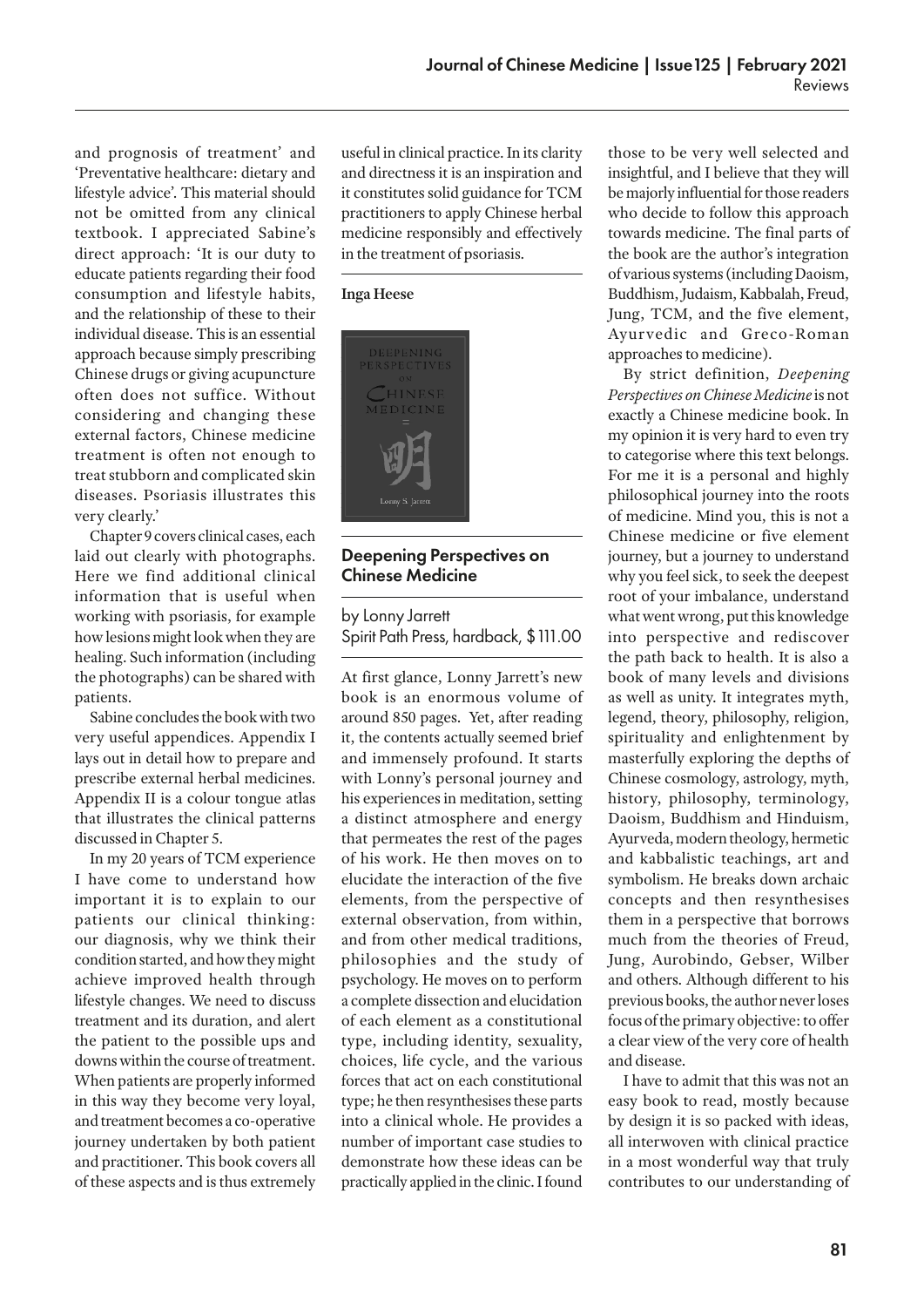medicine. I will need to revisit this book again, to allow the ideas time to sink in. I found myself stopping every few pages and reflecting back on what Jarrett was describing. Sometimes I had to flip back and forth to look again at a quotation or the clarification of a term. This book will inspire many who wish to move away from the standardised forms of medicine that many of us tend to adhere to, and seek to explore a much greater and far more inclusive approach to our traditional medicine than has even been put down on paper.

### **Ioannis Solos**



Complete Compendium of Zhang Jingyue, Vol. 1-3: Eight Principles, Ten Questions, and Mingmen Theory

Translated by Allen Tsaur, edited by Michael Brown Purple Cloud Press, softback, £48.00

*All ten thousand things cannot be detached from the principle; and for a physician, the principle is absolutely crucial.*

So begins the first part of this new translation of Zhang Jingyue's voluminous seventeenth century text. As can be deduced from this opening, Zhang's primary concern in this first part is the very roots of our medicine, which for him depend

on the physician's grounding in 'principle' (*li*). An introductory section provided by the author elucidates the neo-Confucian understanding of this concept in terms of a physician's innate understanding of 'all that is' (including health and disease), and which comes about due to refinement of their mind. Having clearly stated this core principle, in subsequent chapters Zhang expands his focus outwards to elucidate yin and yang, interior and exterior, vacuity and repletion, hot and cold and so on, but always emphasises that the technical details should stay within the context of the core principle:

*By penetrating the principle within one's chest, [all] transmutations and transformations can be calculated by one's fingers.* (Chapter 32).

The book begins with numerous preliminary sections: a publisher's vision, testimonies, a poetic epigraph, a foreword, a translator's preface, an editor's preface, an introduction, translation methodology, even a 'who's who' of prominent figures mentioned in the text, are all presented prior to the original text itself. The inclusion of the publisher's vision speaks of the passion and integrity of this young publishing house 'to make accessible the profundity of treasures previously hidden from the English-speaking world'. The poetic epigraph by Leo Lok, together with the long list of 'thankyous', situate this publication in a wide and talented community of scholar practitioners devoted to disseminating authentic East Asian medical teachings.

This handsome volume, along with other recent texts by Purple Cloud Press, seem to mark something of a watershed in English language East Asian medical texts. Scholarly translations have hitherto tended to be the domain

of sinologists based in academic settings. This material comes from a grass-roots publisher run by scholar-physicians and is intended for other practitioners. This makes the translation, but also the commentary and supplementary materials, much more clinically relevant. For example, the translator points out the tendency for modern practitioners to polarise either around Zhu Danxi's focus on yin deficiency and empty heat or the *jing fang* focus on qi and yang vacuity; Zhang Jingyue is presented as a physician who transcends such limiting distinctions and it is suggested that study of his work might help others to reconcile such polarities; this transcendence is evidenced by Zhang not only formulating the prescription *Zhi Bai Di Huang Wan* (Anamarrhena Phellodendron and Rehmannia Pill) but also repopularising the use of Fu Zi (Aconiti Radix lateralis), Rou Gui (Cinnamomi Cortex) and Ren Shen (Ginseng Radix).

The integrity of the translation and commentary provides the reader with a rich understanding of East Asian medicine. In particular, there is much to be learned where the authors diverge from conventional renderings of terms. For example, take the following passage from chapter 2:

*For the diagnosis and treatment of any disease, one must first assess the yin and yang, which are the headropes and outlines for the art of medicine.*

In this quote the authors choose to render 綱 *gang* (as in 八綱 *ba gang*) as 'headropes' rather than the conventional 'principles', and thus retain the rich associated imagery of the main rope that defines the structure of a fishing net which - when pulled - closes the net to capture everything